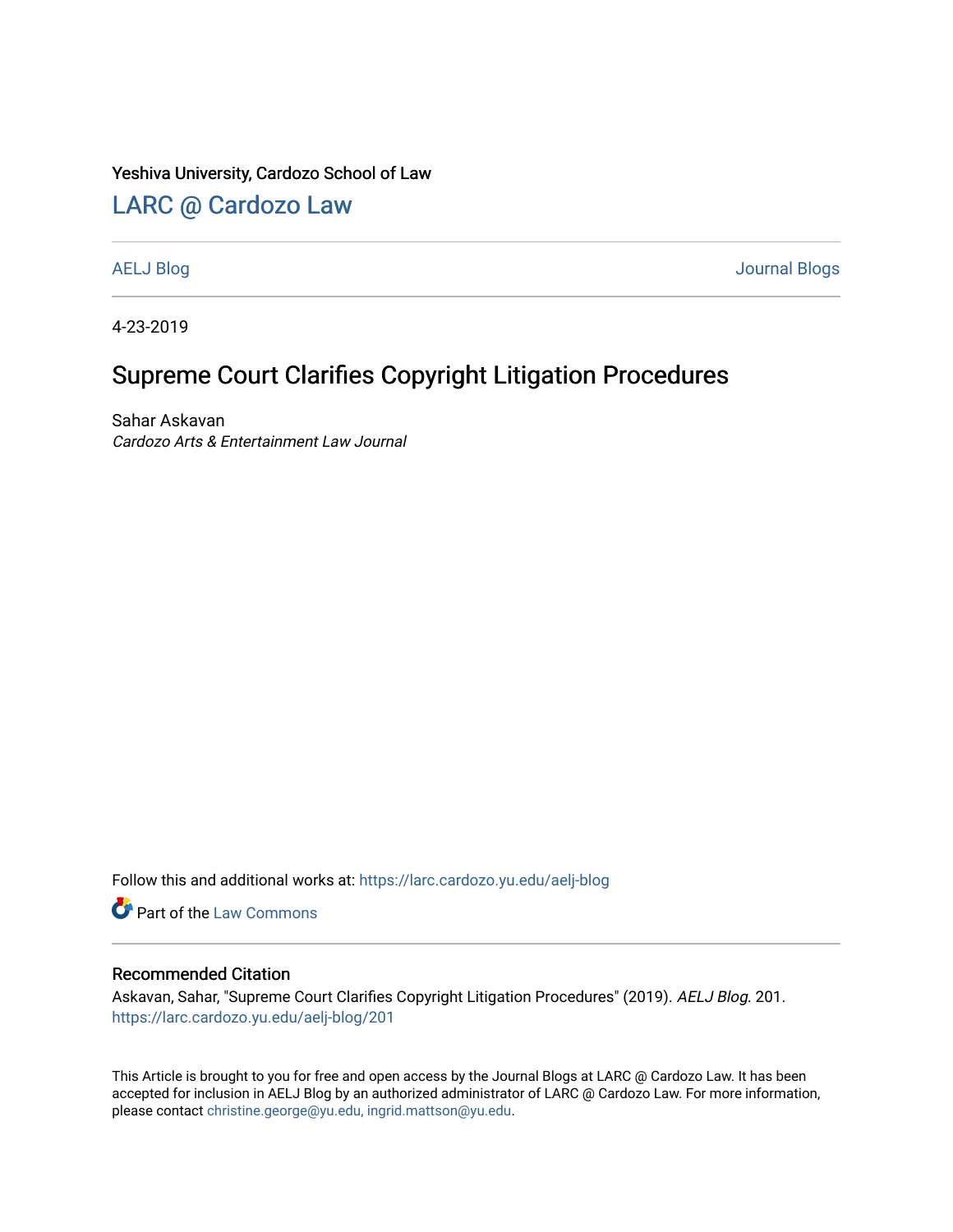# **Supreme Court Clarifies Copyright Litigation Procedures**

BY **MANAGING EDITOR**/ ON APRIL 23, 2019



March was a very busy month for Copyright Law.

 On March 4, 2019, the Supreme Court decided two separate cases which will change how copyright infringement lawsuits will be litigated going forward[.\[1\]](https://cardozoaelj.com/2019/04/23/supreme-court-clarifies-copyright-litigation-procedures/#_ftn1) The first case, *Fourth Estate Public Benefit Corp. v. Wall-Street.com, LLC, et al.*, answered the question of when a claimant may bring a suit for copyright infringement[,\[2\]](https://cardozoaelj.com/2019/04/23/supreme-court-clarifies-copyright-litigation-procedures/#_ftn2) while *Rimini Street, Inc., et al. v. Oracle USA, Inc., et al.* determined the extent of costs that may be awarded against a losing party[.\[3\]](https://cardozoaelj.com/2019/04/23/supreme-court-clarifies-copyright-litigation-procedures/#_ftn3)

 In *Fourth Estate*, the petitioner (Fourth Estate, a news organization) brought suit against news website Wall-Street.com (Wall-Street) when Wall-Street failed to remove multiple covered news articles after the cancellation of the parties' license agreement..<sup>[4]</sup> Fourth Estate had filed applications to have the news articles registered with the Copyright Office, but the Register of Copyright hadn't yet acted.[\[5\]](https://cardozoaelj.com/2019/04/23/supreme-court-clarifies-copyright-litigation-procedures/#_ftn5) Per 17 U.S.C. § 411(a), "no civil action for copyright infringement of the copyright in any United States work shall be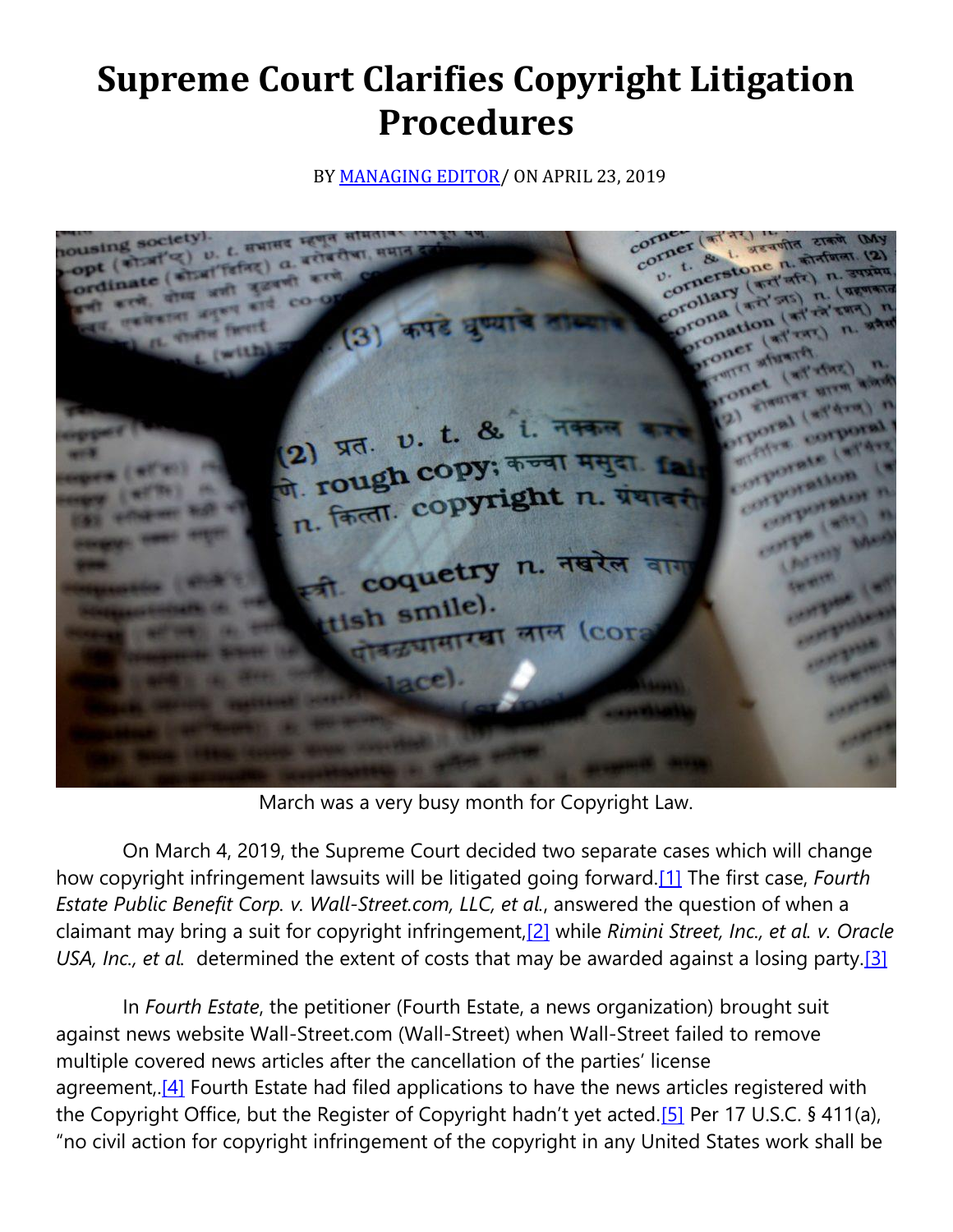instituted until . . . registration of the copyright claim has been made in accordance with this title."[\[6\]](https://cardozoaelj.com/2019/04/23/supreme-court-clarifies-copyright-litigation-procedures/#_ftn6) Both the District Court and the Eleventh Circuit Court of Appeals held that "registration" was made when the Copyright Office registers a copyright.[\[7\]](https://cardozoaelj.com/2019/04/23/supreme-court-clarifies-copyright-litigation-procedures/#_ftn7)

 While that might seem straightforward enough, Fourth Estate raised the argument that "registration" occurred when the owner of a copyright submits their application for registration – the "application approach." $[8]$  Wall-Street counter-argued that for purposes of § 411(a), "registration" refers to the time that the Copyright Office actually grants the application for registration, or, the "registration approach." $[9]$  The Court analyzed the text and context of the statute and held that there was no other plausible reading than the "registration approach."[\[10\]](https://cardozoaelj.com/2019/04/23/supreme-court-clarifies-copyright-litigation-procedures/#_ftn10) In the unanimous opinion authored by Justice Ginsberg, additional arguments raised by the plaintiff concerning that the administrative lag in processing registration applications could lead to the time-barring of claims, were dismissed as "overstated."[\[11\]](https://cardozoaelj.com/2019/04/23/supreme-court-clarifies-copyright-litigation-procedures/#_ftn11)

 In *Rimini Street*, the Court then moved to the issue of what exactly "full costs" consisted of in §505 of the Copyright Act[.\[12\]](https://cardozoaelj.com/2019/04/23/supreme-court-clarifies-copyright-litigation-procedures/#_ftn12) In that case, Oracle, a software developer, brought suit against Rimini Street, claiming copyright infringement on the defendant's part.<sup>[13]</sup> A jury ruled in favor of Oracle, and extensive damages were awarded for copyright infringement and violation of state computer access statutes.<sup>[14]</sup> The District Court then awarded \$12.8 million against Rimini Street for litigation expenses including expert witness fees, e-discovery, and jury consulting[.\[15\]](https://cardozoaelj.com/2019/04/23/supreme-court-clarifies-copyright-litigation-procedures/#_ftn15) Rimini Street appealed this award , and the Supreme Court granted certiorari to resolve a circuit split over whether "full costs" authorized the award of expenses beyond those listed in the general costs statute, 28 U.S.C. §§1821 and 1920.<sup>[16]</sup> The general costs statute lists such costs as fees of the clerk and marshal, printed or electronically recorded transcripts, disbursements for printing and witnesses, exemplification and the costs of making copies of materials, docket fees, and compensation of court appointed experts, interpreters, etc.<sup>[17]</sup> Although the Ninth Circuit had previously held that "full costs" was "not confined to the six categories identified in §§1821 and 1920"[\[18\],](https://cardozoaelj.com/2019/04/23/supreme-court-clarifies-copyright-litigation-procedures/#_ftn18) a unanimous Supreme Court decided otherwise, referring to the Oxford English Dictionary definition of the word "full," overturning the \$12.8 million award.<sup>[\[19\]](https://cardozoaelj.com/2019/04/23/supreme-court-clarifies-copyright-litigation-procedures/#_ftn19)</sup>

 These two cases will have great implications for copyright litigants going forward. Although the hurdles before bringing a civil suit still remain, an author now gains "'exclusive'" rights in her work immediately upon the work's creation, including rights of reproduction, distribution, and display."[\[20\]](https://cardozoaelj.com/2019/04/23/supreme-court-clarifies-copyright-litigation-procedures/#_ftn20) Additionally, there are exceptions to the *Fourth Estate* Court's rule, such as the opportunity to bring a preregistration suit for works more susceptible to predistribution infringement (motion pictures, musical works, books),<sup>[21]</sup> and the ability to bring a suit after an application has been refused by the Copyright Office[.\[22\]](https://cardozoaelj.com/2019/04/23/supreme-court-clarifies-copyright-litigation-procedures/#_ftn22) Further, once an application has been approved, a plaintiff can still bring suit for infringement that occurred before registration[.\[23\]](https://cardozoaelj.com/2019/04/23/supreme-court-clarifies-copyright-litigation-procedures/#_ftn23) *Rimini Street* expands upon these procedures to place a cap on the fees and costs that defendants are responsible for a. Although these cases may be viewed as a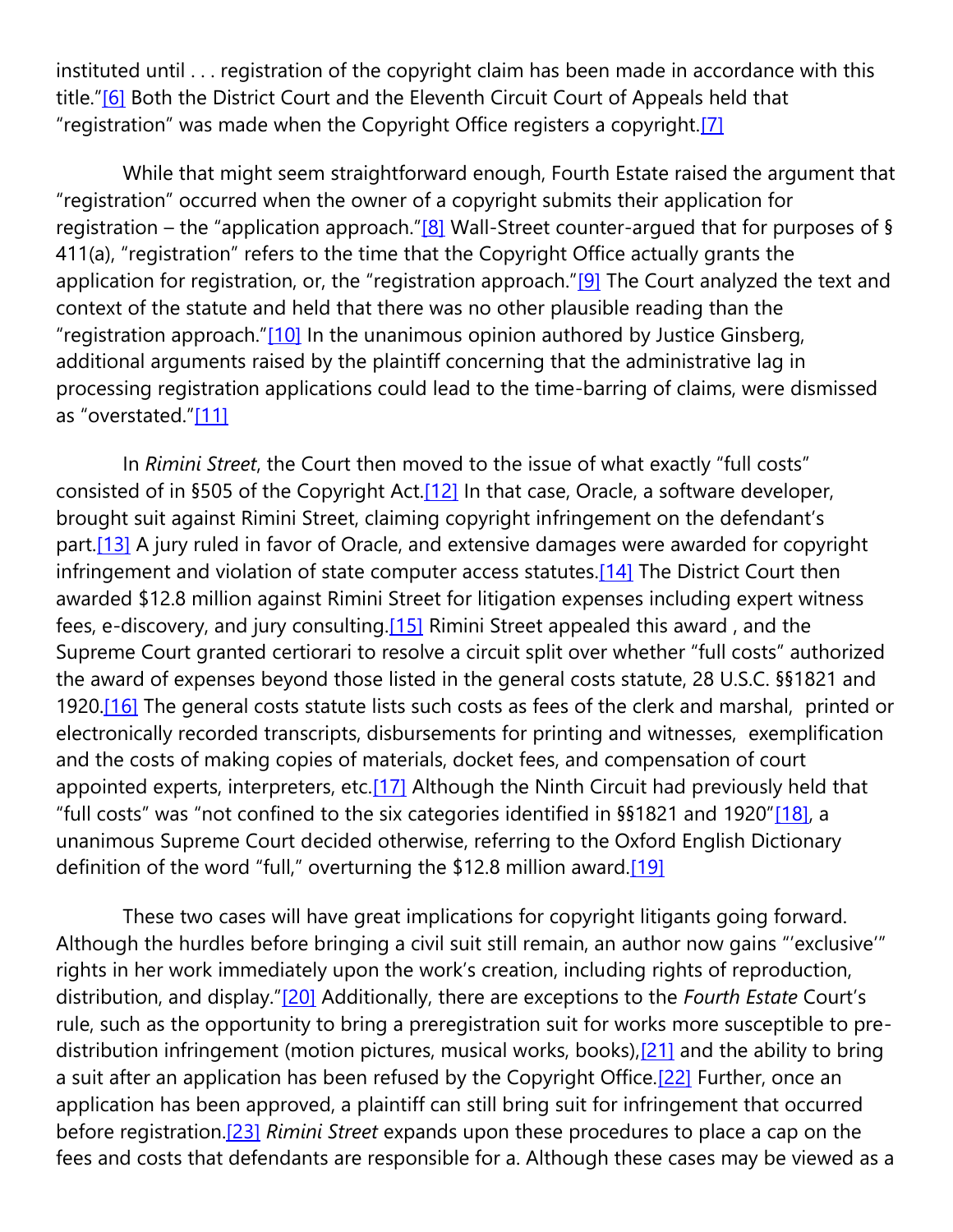slight burden on plaintiffs, they appear to strike a balance between the measures a plaintiff must take before bringing a civil action and the recourse still available to them in spite of these measures.

*Sahar Akhavan is a second-year law student at Benjamin N. Cardozo School of Law and a Staff Editor of the Cardozo Arts & Entertainment Law Journal. Her primary legal interests include intellectual property and corporate law, and she enjoys fashion, architecture, and literature.*

[\[1\]](https://cardozoaelj.com/2019/04/23/supreme-court-clarifies-copyright-litigation-procedures/#_ftnref1) *See* Anthony Dreyer & Jordan Feirman, *U.S. Supreme Court Issues Two Unanimous Rulings Clarifying Meanings of 'Registration' and 'Full Costs' in Copyright* Act, New York law Journal (Mar. 26, 2019), https*://www.law.com/newyorklawjournal/2019/03/26/u-s-supreme-courtissues-two-unanimous-rulings-clarifying-meanings-of-registration-and-full-costs-in-copyrightact/.*

[\[2\]](https://cardozoaelj.com/2019/04/23/supreme-court-clarifies-copyright-litigation-procedures/#_ftnref2) Fourth Est. Pub. Benefit Corp. v. Wall-Street.com, LLC, 139 S. Ct. 881, 886 (2019); *see* Jennifer H. Cho, *I'll Need a Copy of Your Copyright*, The National Law Review (Mar. 7, 2019), https://www.natlawreview.com/article/i-ll-need-copy-your-copyright.

[\[3\]](https://cardozoaelj.com/2019/04/23/supreme-court-clarifies-copyright-litigation-procedures/#_ftnref3) Rimini St., Inc. v. Oracle USA, Inc., 139 S. Ct. 873, 876 (2019).

[\[4\]](https://cardozoaelj.com/2019/04/23/supreme-court-clarifies-copyright-litigation-procedures/#_ftnref4) Fourth Est., 139 S. Ct. at 886.

[\[5\]](https://cardozoaelj.com/2019/04/23/supreme-court-clarifies-copyright-litigation-procedures/#_ftnref5) *Id.*

[\[6\]](https://cardozoaelj.com/2019/04/23/supreme-court-clarifies-copyright-litigation-procedures/#_ftnref6) *Id.*, 17 U.S.C. § 411(a).

[\[7\]](https://cardozoaelj.com/2019/04/23/supreme-court-clarifies-copyright-litigation-procedures/#_ftnref7) *Id.*

[\[8\]](https://cardozoaelj.com/2019/04/23/supreme-court-clarifies-copyright-litigation-procedures/#_ftnref8) *Id.* at 888.

[\[9\]](https://cardozoaelj.com/2019/04/23/supreme-court-clarifies-copyright-litigation-procedures/#_ftnref9) *Id.*

[\[10\]](https://cardozoaelj.com/2019/04/23/supreme-court-clarifies-copyright-litigation-procedures/#_ftnref10) *Id.*

[\[11\]](https://cardozoaelj.com/2019/04/23/supreme-court-clarifies-copyright-litigation-procedures/#_ftnref11) *Id.* at 892; *see* Eileen McDermott*, Fourth Estate v. Wllstreet.com: Registration Required to Commence a Copyright Infringement Suit*, IP Watch Dog(Mar. 4, 2019), https://www.ipwatchdog.com/2019/03/04/scotus-rules-fourth-estate-registration-requiredcopyright-suits/id=107001/.

[\[12\]](https://cardozoaelj.com/2019/04/23/supreme-court-clarifies-copyright-litigation-procedures/#_ftnref12) Rimini St., Inc. v. Oracle USA, Inc., 139 S. Ct. 873, 876 (2019); 17 U.S.C. § 505.

[\[13\]](https://cardozoaelj.com/2019/04/23/supreme-court-clarifies-copyright-litigation-procedures/#_ftnref13) *Id.*